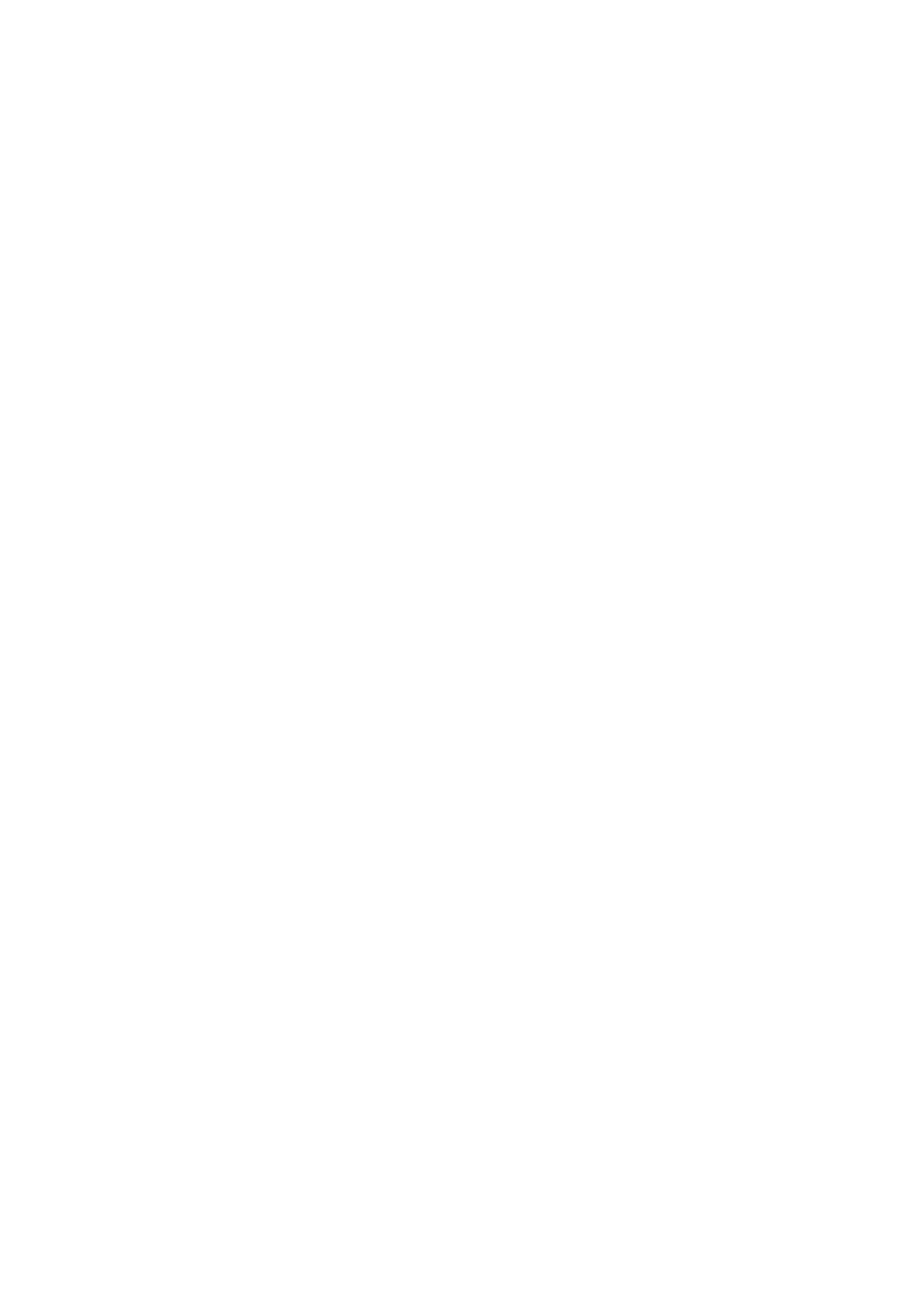# **2nd REPORT**

from the Appellate Committee

#### 25 NOVEMBER 2004

#### **Regina** *v.* **Montila and others (Appellants) (On Appeal from the Court of Appeal (Criminal Division))**

#### ORDERED TO REPORT

The Committee (Lord Bingham of Cornhill, Lord Steyn, Lord Hope of Craighead, Baroness Hale of Richmond and Lord Carswell) have met and considered the cause *Regina v. Montila and others (Appellants) (On Appeal from the Court of Appeal (Criminal Division))*. We have heard counsel on behalf of the appellants and respondents.

1. This is the considered opinion of the Committee.

2. This appeal concerns the meaning of words in legislation which was introduced to combat that aspect of criminal conduct which is popularly known as money laundering.

3. In its typical form money laundering occurs when criminals who profit from their criminal enterprises seek to bring their profits within the legitimate financial sector with a view to disguising their true origin. Their aim is to avoid prosecution for the offences that they committed and confiscation of the proceeds of their offences. Various measures have been taken both internationally and in domestic law aimed at detecting and deterring this activity. They include much closer regulation of the financial sector and the introduction of measures requiring known or suspected money laundering to be reported to the authorities. They also include the enactment of a series of offences to bring the activities of third parties within the reach of the criminal law.

#### *The issue*

4. The appellants, who are nine in number, are awaiting trial in the Crown Court at Canterbury. They were arraigned on 18 December 2002 on three indictments. Each of the three indictments has been laid against three of the appellants. Each of them contains counts laid in pairs against those named in the indictment. Each pair comprises one count of converting the proceeds of drug trafficking, contrary to section  $49(2)(b)$  of the Drug Trafficking Act 1994, and one count of converting the proceeds of criminal conduct, contrary to section 93C(2) of the Criminal Justice Act 1988. The particulars of dates, places and sums of money are identical within each pair of counts. It is alleged that between 17 March 2000 and 20 September 2001 in 34 separate transactions the appellants used the services of one or another of two bureaux de change in London to convert a total of over £3m in sterling banknotes into Dutch guilders.

5. A preparatory hearing took place before Judge van der Bijl at Canterbury under section 29 of the Criminal Procedure and Investigations Act 1996. It was held to resolve a point of law which had been raised about the elements within each of the twin offences that the prosecution must prove to establish guilt. The question is whether it is necessary for the Crown to prove that the property being converted was in fact the proceeds, in the case of the 1994 Act, of drug trafficking and, in the case of the 1988 Act, of crime. The argument for the Crown was that, while it had to prove that the defendants knew or had reasonable grounds to suspect that the property being converted was the proceeds of drug trafficking or of criminal conduct, it did not have to prove that the property was in fact those proceeds.

6. On 19 December 2002 Judge van der Bijl held that the clear and unambiguous implication of the words used by the relevant subsections was that the foundation stone of the offences which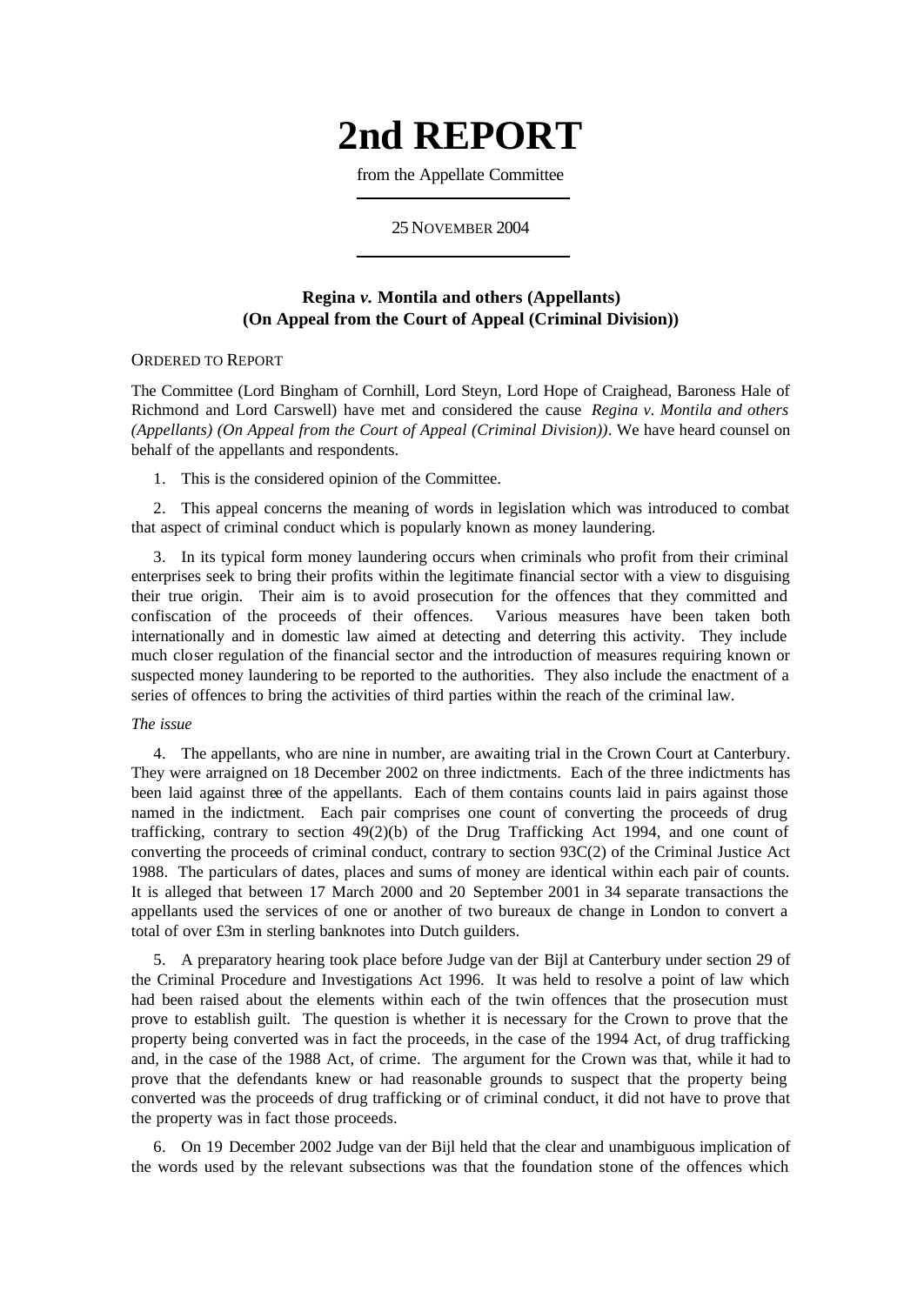they created was that the alleged offenders were dealing with the proceeds of drug trafficking or of criminal conduct. So it was for the Crown to prove that the property being converted was in fact the proceeds of that activity. The prosecutor appealed to the Court of Appeal by way of an interlocutory appeal under section 35(1) of the 1996 Act. On 3November 2003 the Court of Appeal (Scott Baker LJ, Jackson and Hunt JJ) [2003] EWCA Crim 3082, [2004] 1 WLR 624, allowed the appeal by the Crown. It held that it was not necessary, to prove an offence under subsection (2) of either section 49 of the 1994 Act or section 93C of the 1988 Act, that the property was in the case of the former the proceeds of drug trafficking or in the case of the latter the proceeds of crime: [2004] 1 WLR 624, 633, para 35.

7. The Court of Appeal certified under section 33(2) of the Criminal Appeal Act 1968 that a point of law of general public importance was involved in its decision, namely:

"In a prosecution under section 93C(2) of the Criminal Justice Act 1988 or under section 49(2) of the Drug Trafficking Act 1994 is it necessary for the Crown to prove that the property was, in the case of the 1988 Act, the proceeds of crime and, in the case of the 1994 Act, the proceeds of drug trafficking?"

#### *The statutory background*

8. The offences with which the appellants have been charged found their way into domestic law in response to international initiatives. This forms an important part of the background. A brief review of the history will help to put the offences into their context. An understanding of the context in which the draftsman was working when describing the offences sets the scene for the words that were used to describe them.

9. On 19 December 1988 the United Nations Convention against Illicit Traffic in Narcotic Drugs and Psychotropic Substances (Cm 804) was adopted in Vienna. It was noted in the preamble that the parties to the Convention were deeply concerned by the magnitude of a rising trend in the illicit production of and demand for and traffic in narcotic drugs and psychotropic substances, and that they were aware that illicit traffic generates large financial profits and wealth enabling transnational criminal organisations to penetrate, contaminate and corrupt the structure of government, legitimate commercial and financial business and society at all its levels. The purpose of the Convention was to promote co-operation among the parties so that they might address more effectively the various aspects of illicit traffic having an international dimension.

10. Article 3 of the Vienna Convention provided that each party was to adopt such measures as might be necessary to establish as criminal offences under its domestic law, when committed intentionally, a variety of activities in connection with narcotic drugs and psychotropic substances. The activities listed in paragraph (a) include their production, offering for sale, transportation and importation. The following activities were listed in paragraph (b):

"(b) (i) The conversion or transfer of property, knowing that such property is derived from any offence or offences established in accordance with subparagraph (a) of this paragraph, or from an act of participation in such offence or offences, for the purpose of concealing or disguising the illicit origin of the property or of assisting any person who is involved in the commission of such an offence or offences to evade the legal consequences of his actions;

(ii) The concealment or disguise of the true nature, source, location, disposition, movement, rights with respect to, or ownership of property, knowing that such property is derived from an offence or offences established in accordance with subparagraph (a) of this paragraph or from an act of participation in such an offence or offences."

Paragraph (c) contains a further list of activities, subject to each party's constitutional principles and the basic concepts of its legal system, among which are the following: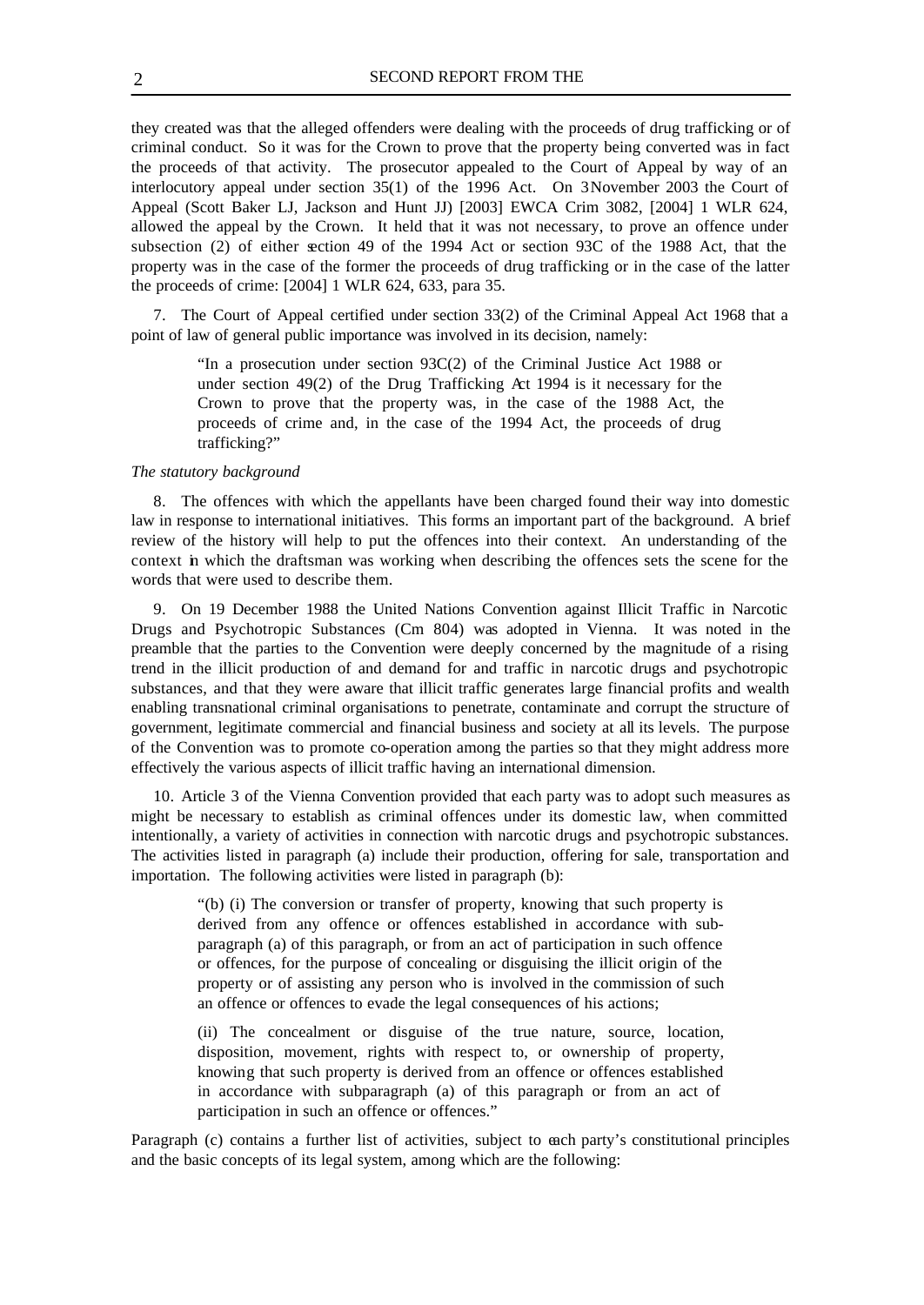"(i) The acquisition, possession or use of property, knowing, at the time of receipt, that such property was derived from an offence or offences established in accordance with subparagraph (a) of this paragraph or from an act of participation in such offence or offences."

11. The Criminal Justice (International Co-operation) Act 1990 was enacted to enable the United Kingdom to join with other countries in implementing the Convention. Part II of the Act was headed "The Vienna Convention". The first group of sections in this Part, comprising sections 12 and 13, was headed "Substances useful for manufacture of controlled drugs". The second group, comprising sections 14 to 17, was headed "Proceeds of drug trafficking". Section 14 was accompanied by the side note "Concealing or transferring proceeds of drug trafficking."

12. The first three subsections of section 14 of the 1990 Act were in these terms:

"14. (1) A person is guilty of an offence if he  $-$ 

- (a) conceals or disguises any property which is, or in whole or in part directly or indirectly represents, his proceeds of drug trafficking; or
- (b) converts or transfers that property or removes it from the jurisdiction,

for the purpose of avoiding prosecution for a drug trafficking offence or the making or enforcement in his case of a confiscation order.

(2) A person is guilty of an offence if, knowing or having reasonable grounds to suspect that any property is, or in whole or in part directly or indirectly represents, another person's proceeds of drug trafficking, he –

(a) conceals or disguises that property; or

(b) converts or transfers that property or removes it from the jurisdiction,

for the purpose of assisting any person to avoid prosecution for a drug trafficking offence or the making or enforcement of a confiscation order.

(3) A person is guilty of an offence if, knowing or having reasonable grounds to suspect that any property is, or in whole or in part directly or indirectly represents, another person's proceeds of drug trafficking, he acquires that property for no, or for inadequate, consideration."

13. Section 14 of the 1990 Act was repealed in its application to England and Wales, but not to Scotland, by section 67(1) of and Schedule 3 to the Drug Trafficking Act 1994. The offences which had been created by section 14(1) and (2) of the 1990 were re-enacted in identical terms as sections 49(1) and (2) of the 1994 Act.

14. Section 14(3) of the 1990 Act was replaced for England and Wales by section 23A of the Drug Trafficking Act 1986, inserted by section 16 (1) of the Criminal Justice Act 1993. That section was in its turn replaced by section 51(1) of the 1994 Act. It provides:

"(1) A person is guilty of an offence if, knowing that any property is, or in whole or in part directly or indirectly represents, another person's proceeds of drug trafficking, he acquires or uses that property or has possession of it."

An equivalent provision was inserted into the Criminal Justice (Scotland) Act 1987 by section 17(1) of the 1993 Act.

15. It is to be noted that the offence under section 51(1) of the 1994 Act is narrower than that under section 14(3) of the 1990 Act. It requires actual knowledge, as does the offence under what was section 14(1) of the 1990 Act and is now section 49(1) of the 1994 Act. Proof of reasonable grounds for suspicion is not enough. It is also to be noted that sections 49 and 51 of the 1994 Act appear together in Part III of the Act which is headed "Offences in connection with proceeds of drug trafficking". The side note to section 49 is "Concealing or transferring proceeds of drug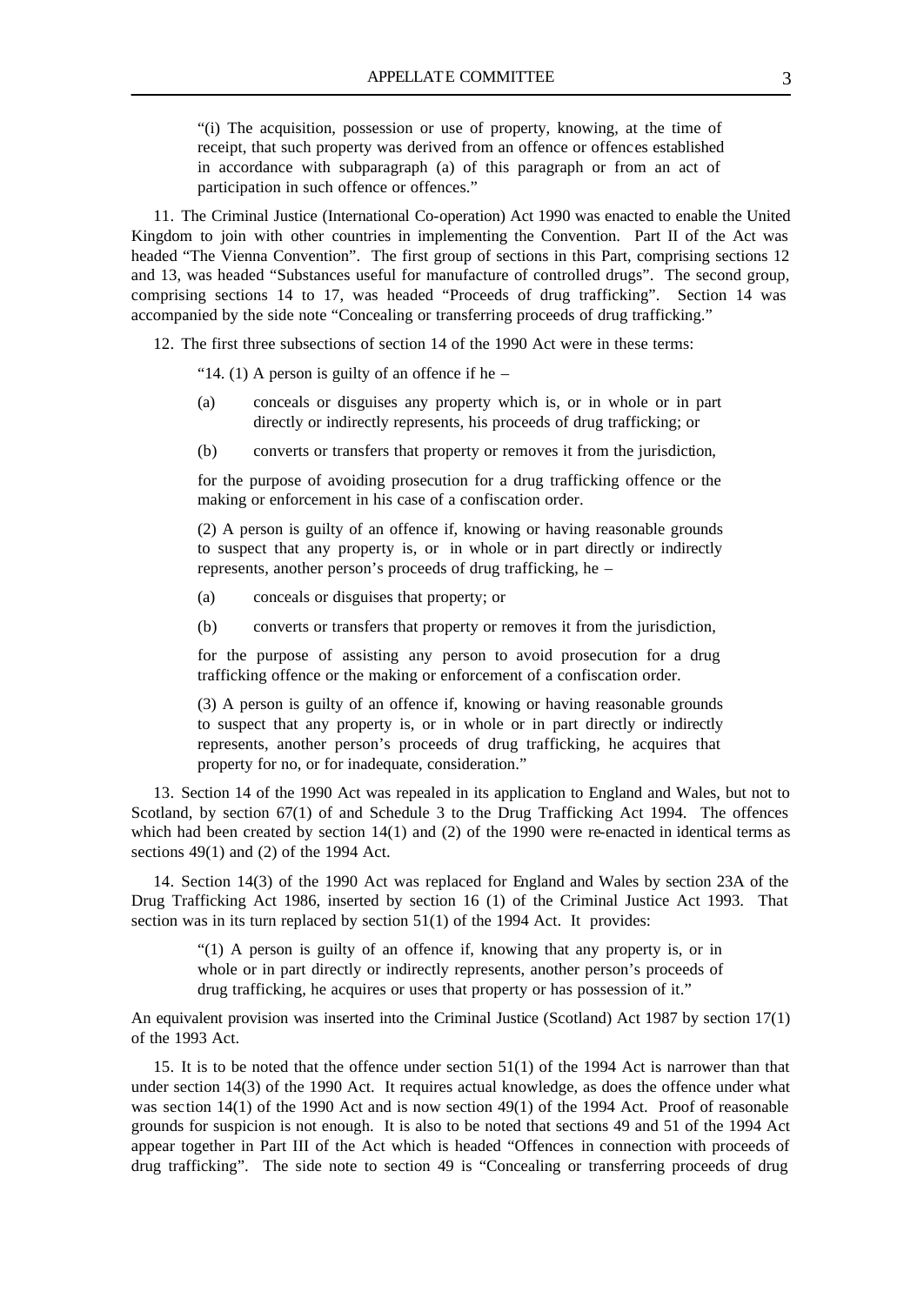trafficking". The side note to section 51 is "Acquisition, possession or use of proceeds of drug trafficking".

16. The example of the Vienna Convention in the field of illicit traffic in narcotic drugs and psychotropic substances was soon followed by European measures designed to combat the laundering of the proceeds of crime generally. The Council of Europe Convention on Laundering, Search, Seizure and Confiscation of the Proceeds from Crime ("the Strasbourg Convention") was signed by the United Kingdom on 8 November 1990. It was noted in the preamble to this Convention that the member states of the Council of Europe considered that the fight against serious crime called for the use of modern and effective methods on an international scale, and that they believed that one of those methods consisted of depriving criminals of the proceeds from crime. Chapter II set out a series of measures to be taken at national level to establish a system of international co-operation for the attainment of this aim. The term "proceeds" was defined in article 1 as meaning any economic advantage from criminal offences.

17. Article 6, headed "Laundering Offences", includes the following:

"1. Each party shall adopt such legislative and other measures as may be necessary to establish as offences under its domestic law, when committed intentionally;

- (a) the conversion or transfer of property, knowing that such property is proceeds, for the purpose of concealing or disguising the illicit origin of the property or of assisting any person who is involved in the commission of the predicate offence to evade the legal consequences of his actions;
- (b) the concealment or disguise of the true nature, source, location, disposition, movement, right with respect to, or ownership of, property, knowing that such property is proceeds;

and, subject to its constitutional principles and the basic concepts of its legal system;

(c) the acquisition, possession or use of property, knowing, at the time of receipt, that such property was proceeds;"

18. The Strasbourg Convention was followed by an EEC Council Directive of 10 June 1991 on prevention of the use of the financial system for the purpose of money laundering (91/308/EEC). The expression "money laundering" was defined for the purpose of the Directive as meaning the following conduct when committed intentionally:

"the conversion or transfer of property, knowing that such property is derived from criminal activity or from an act of participation is such activity, for the purpose of concealing or disguising the illicit origin of the property or of assisting any person who is involved in the commission of such activity to evade the legal consequences of his action,

the concealment or disguise of the true nature, source, location, disposition, movement, rights with respect to, or ownership of property, knowing that such property is derived from criminal activity or from an act of participation in such activity,

the acquisition, possession or use of property, knowing, at the time of receipt, that such property was derived from criminal activity or from an act of participation in such activity,

participation in, association to commit, attempts to commit and aiding, abetting, facilitating and counselling the commission of any of the actions mentioned in the foregoing paragraphs."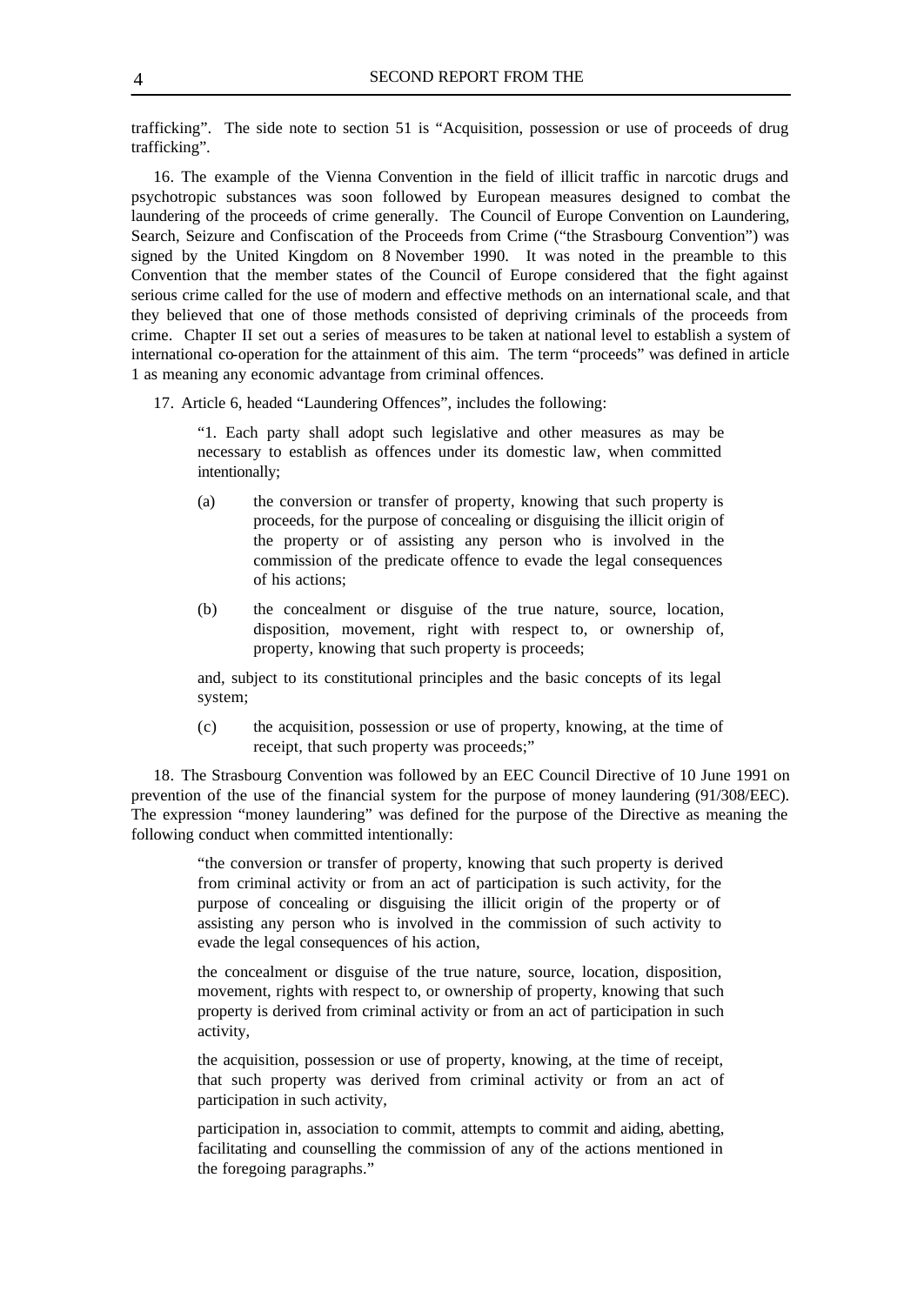19. The opportunity was taken in the Criminal Justice Act 1993 to implement provisions of Council Directive 91/308/EEC. Among the provisions in Part III of that Act, under the heading "Proceeds of Criminal Conduct", is section 31. The side note to this section is "Concealing or transferring proceeds of criminal conduct." It inserted the following section in the Criminal Justice Act 1988:

"93C (1) A person is guilty of an offence if he  $-$ 

- (a) conceals or disguises any property which is, or in whole or in part directly or indirectly represents, his proceeds of criminal conducts; or
- (b) converts or transfers that property or removes it from the jurisdiction,

for the purpose of avoiding prosecution for an offence to which this Part of this Act applies or the making or enforcement in his case of a confiscation order.

(2) A person is guilty of an offence if, knowing or having reasonable grounds to suspect that any property is, or in whole or in part directly or indirectly represents, another person's proceeds of criminal conduct, he -

- (a) conceals or disguises that property; or
- (b) converts or transfers that property or removes it from the jurisdiction,

for the purpose of assisting any person to avoid prosecution for an offence to which this Part of the Act applies or the making or enforcement in his case of a confiscation order."

20. These two subsections, which extend to Scotland subject to the modifications set out in section 93E of the 1988 Act as inserted by section 33 of the 1993 Act, appear to have been modelled on sections 14(1) and (2) of the 1990 Act. There is no equivalent in this legislation of the offence which was created by section 14(3) of the 1990 Act, which was repealed by section 79(14) of and Schedule 6 to the 1993 Act.

21. The offences which are currently to be found in the 1988 and 1994 Acts in relation to money laundering have been replaced by a new set of money laundering offences set out in Part 7 of the Proceeds of Crime Act 2002. The relevant sections of that Act were not in force at the time of the judge's decision, but the approach which has been taken to the actus reus of these offences is instructive. Section 327(1) of the 2002 Act provides that a person commits an offence if he conceals, disguises, converts or transfers criminal property or removes criminal property from England and Wales or from Scotland or from Northern Ireland.

22. The meaning of the expression "criminal property" in section 327(1) of the 2002 Act is to be found in section 340 of that Act, which provides:

"(2) Criminal conduct is conduct which –

- (a) constitutes an offence in any part of the United Kingdom, or
- (b) would constitute an offence in any part of the United Kingdom if it occurred there.

(3) Property is criminal property if –

- (a) it constitutes a person's benefit from criminal conduct or it represents such a benefit (in whole or part and whether directly or indirectly), and
- (b) the alleged offender knows or suspects that it constitutes or represents such a benefit."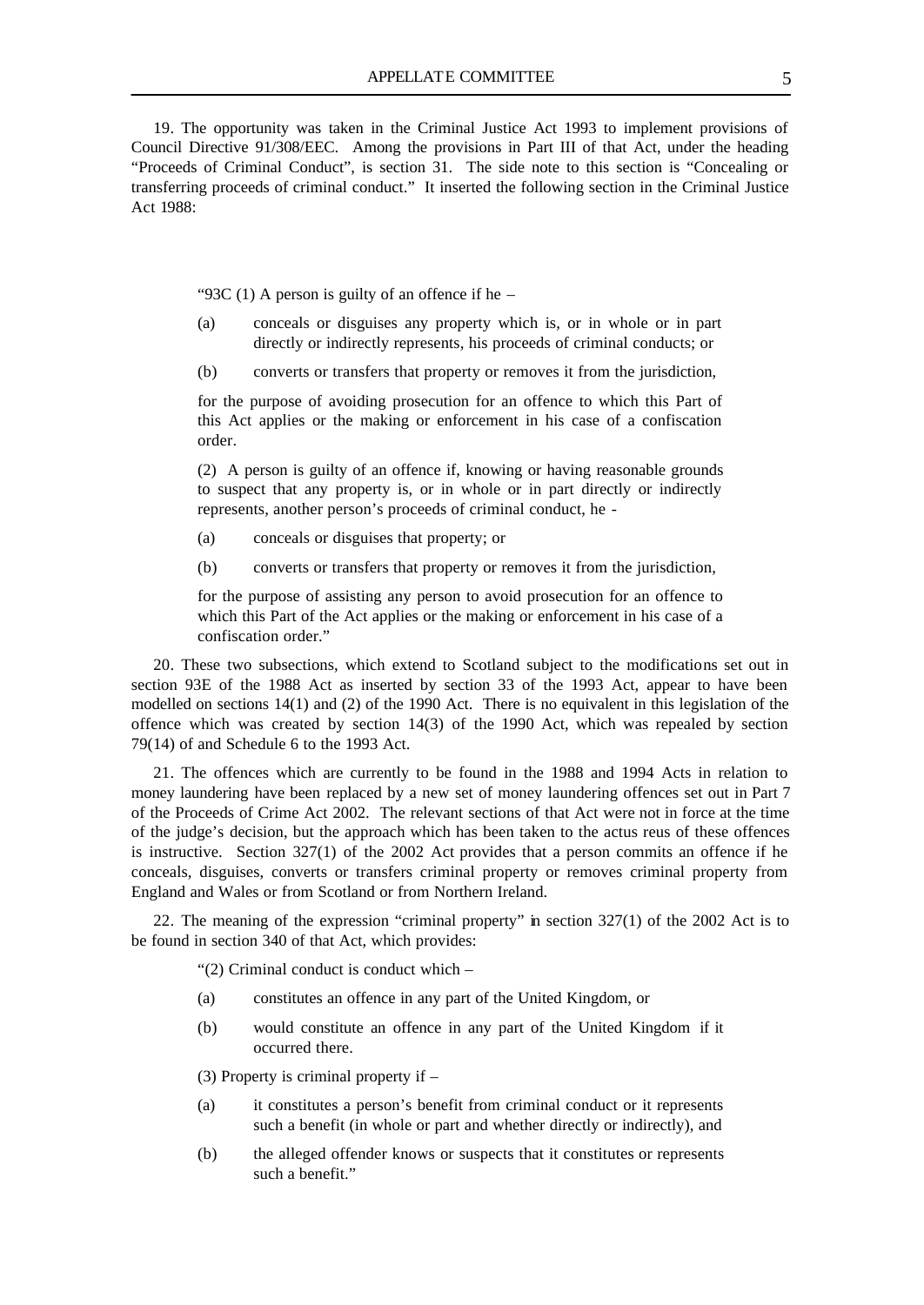The description of the offences created by section 327(1) requires the prosecutor to prove that the property is criminal property within the meaning of section 340(3).

#### *The decision of the Court of Appeal*

23. The Court of Appeal noted that the judge had given six reasons for saying that he was fortified in the conclusion that he had reached as to what was implied by the words used in the subsection, namely that it was necessary for the Crown to prove that the property was the proceeds of drug trafficking or of criminal activity: [2004] 1 WLR 624, 629, para 18. These were (i) the decision in  $R \text{ } v$  *El-Kurd* [2001] Crim L R 234, in which the Crown accepted that it had to establish that the money had come from drug trafficking or other criminal conduct, (ii) the terms of the Proceeds of Crime Act 2002, (iii) the fact that almost invariably third party money laundering cases include directly or indirectly evidence as to the provenance of the money, (iv) the reference in the subsection to assisting a person to avoid a prosecution, (v) relative unfairness between a principal subject to subsection (1) and a third party subject to subsection (2), and (vi) analysis of international treaties and conventions leading to the passing of the two Acts.

24. Having examined each of these points, the court said that it was not persuaded that any of them required the implication into subsection (2) of words which would have the effect of extending the actus reus of the offence. Turning to the question of construction, the contrast between subsections (1) and (2) was noted. It was beyond argument that the Crown had to prove the source of the laundered money in subsection (1), as the property had to be the proceeds of the defendant's own drug traffic king or criminal activity. But subsection (2) was phrased in an entirely different way. There was no such requirement, and compelling reasons would be required to imply an additional element into the offence.

25. The court said that the Crown's construction was supported by fact that subsection (2) envisaged commission of the offence where the defendant's state of mind fell short of actual knowledge, as reasonable suspicion was enough. The Crown's construction also made practical sense, in view of the diffic ulty of proving the source of cash where a person was discovered dealing with it. And, on the judge's construction, the Crown would have to prove in every case a coincidence between the defendant's view of the origin and the origin itself. On this view, if the Crown had to prove the origin of the cash, counts under the 1994 Act and the 1988 Act would be mutually destructive in relation to the same cash.

26. Their Lordships prefer to start by examining the words of the subsection, and they propose to do so in the context of the legislation as a whole. There are then a number of other factors which the appellants say can properly be taken into account in reaching a conclusion about the meaning of those words.

#### *The meaning of the words used*

27. Subsection (2) states that a person is guilty of an offence "if knowing or having reasonable grounds to suspect that any property is … another person's proceeds of drug trafficking [s 49(2) of the 1994 Act] / of criminal conduct [s 93C(2) of the 1988 Act]" he does one or other of the things described to "that property" for the purpose which the subsection identifies. A person may have reasonable grounds to suspect that property is one thing (A) when in fact it is something different (B). But that is not so when the question is what a person knows. A person cannot know that something is A when in fact it is B. The proposition that a person knows that something is A is based on the premise that it is true that it is A. The fact that the property is A provides the starting point. Then there is the question whether the person knows that the property is A.

28. The opening words of the subsection thus provide a strong indication that it is directed to activities in relation to property which is in fact "another person's proceeds of drug trafficking" or "another person's proceeds of criminal conduct", as the case may be. A further indication is to be found in the absence of any defence if the property which the defendant is alleged to have known or had reasonable grounds to suspect was another person's proceeds turns out to be something different. Subsequent events may show that the property that he was dealing with had nothing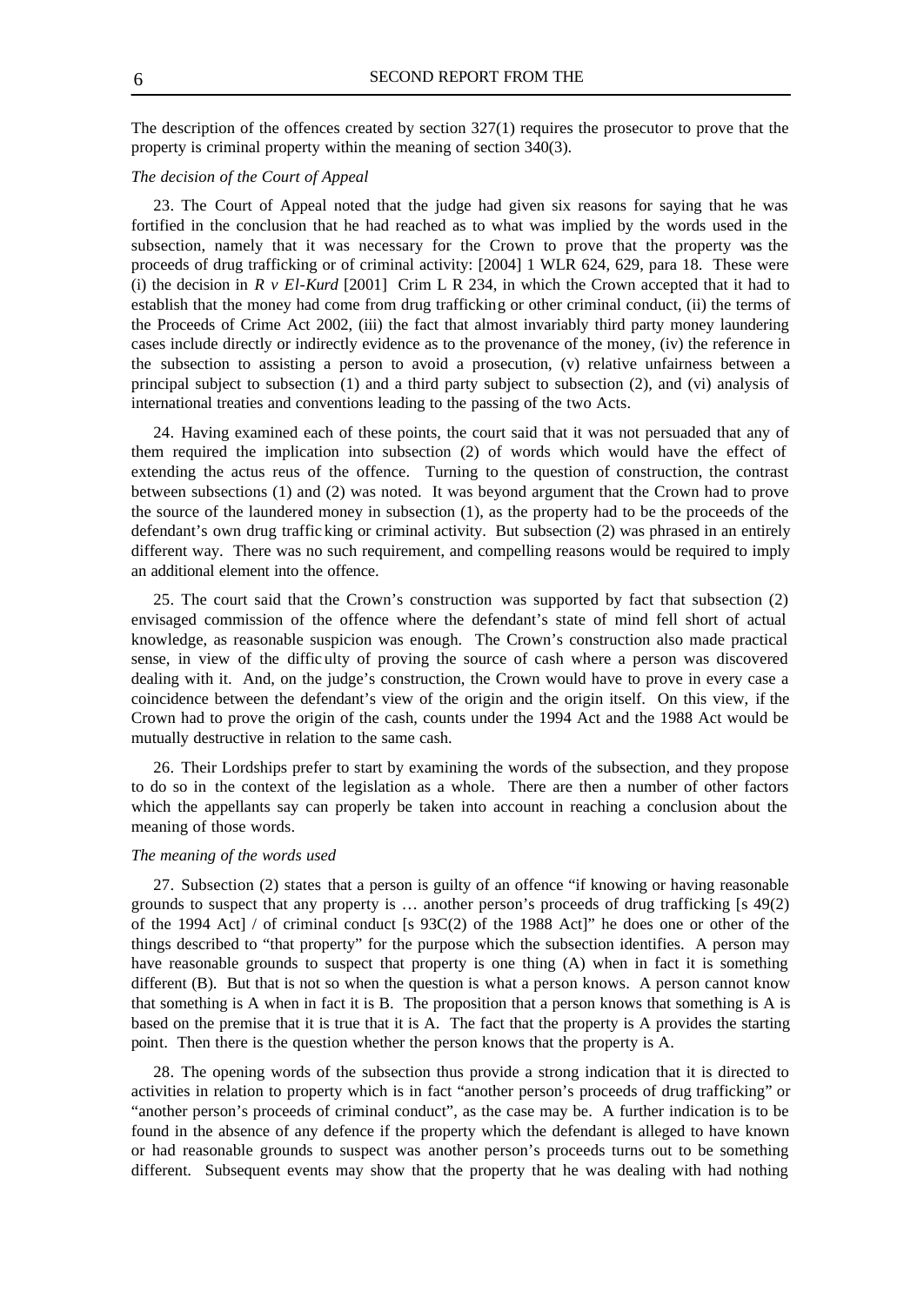whatever to do with any criminal activity at all, but was the product of a windfall such as a win on the National Lottery. On the Crown's argument it is enough for it to be proved that he had the mens rea at the time when he was dealing with the property and that he was doing what he did for the purpose that the subsection identifies.

29. Further indications that when the subsection refers to "another person's proceeds …" it proceeds on the basis that the property in question is in fact proceeds of the kind described are to be found in the surrounding context. Subsection (1), in the case of both section 49 of the 1994 Act and section 93C of the 1988 Act, states that a person is guilty if he does the things described in relation to "his proceeds" of drug trafficking or of criminal conduct. The reader is left in no doubt that the Crown must prove that the property in question was of the kind the subsection describes, as the Crown for its part accepts without qualification. Then there is the offence created by section 14(3) of the 1990 Act. It was moved to another section in the 1994 Act, and it was not included in what became section 93C of the 1988 Act. But there is no reason to think that the words used in section 14(2) of the 1990 Act changed their meaning when they appeared in the same form in subsequent statutes.

30. It is in regard to section 14(3) that the weakness in the Crown's argument is revealed. There is no defence if the property turns out to not to have been another person's proceeds of drug trafficking or his criminal conduct. What this subsection says is that an offence is committed by a person who, having the state of mind that it describes, acquires the property for no, or for inadequate, consideration. This makes sense if the Crown has to prove that the origin of the property was of the kind described. But it makes no sense to say that the defendant was guilty of an offence of money laundering simply because he acquired the property for no or inadequate consideration, having reasonable grounds to suspect that this was its origin (his purpose being irrelevant in this case), if he is in a position to prove that it was not property of that kind at all.

#### *Headings and Side notes*

31. Then there are the headings to each group of sections and the side notes, or marginal notes, to each section. The legislation which is in issue in this case was considered and published with sides notes in the old form. In fact the side notes are side notes no longer. In 2001, due to a change in practice brought about by the Parliamentary Counsel Office, they were moved so that they now appear in bold type as headings to each section in the version of the statute which is published by The Stationery Office: see *Bennion, Statutory Interpretation*, 4th ed (2002), p636. They appear in that form in the Bills that are presented to Parliament, and they also appear in that form in amendments which propose the insertion of new clauses into the Bill. But it remains true that, as Lord Reid said in *Chandler v Director of Public Prosecutions* [1964] AC 763, 789, these components of a Bill, even in their current form, are not debated during the progress of a Bill through Parliament. They are part of the Act when it has been enacted and they are descriptive of its contents. But they are unamendable: *Bennion*, pp 608, 635-636.

32. Mr Perry for the Crown submitted that it was well settled that a side note in an Act of Parliament does not constitute a legitimate aid to the construction of the section to which it relates. Mr Grenfell QC for the appellants said that he was willing to concede the point. But this is not a concession that can be accepted. It was based on a dictum of Phillimore LJ in *In re Woking Urban District Council (Basingstoke Canal) Act 1911* [1914] 1 Ch 300, 322, where he said:

"I am aware of the general rule of law as to marginal notes, at any rate in public general Acts of Parliament; but that rule is founded, as will be seen on reference to the cases, upon the principle that those notes are inserted not by Parliament nor under the authority of Parliament, but by irresponsible persons."

#### In *R v Hare* [1934] 1 KB 354, 355-356 Avory J said:

"Headings of sections and marginal notes form no part of a statute. They are not voted on or passed by Parliament, but are inserted after the Bill has become law. Headnotes cannot control the plain meaning of the words of the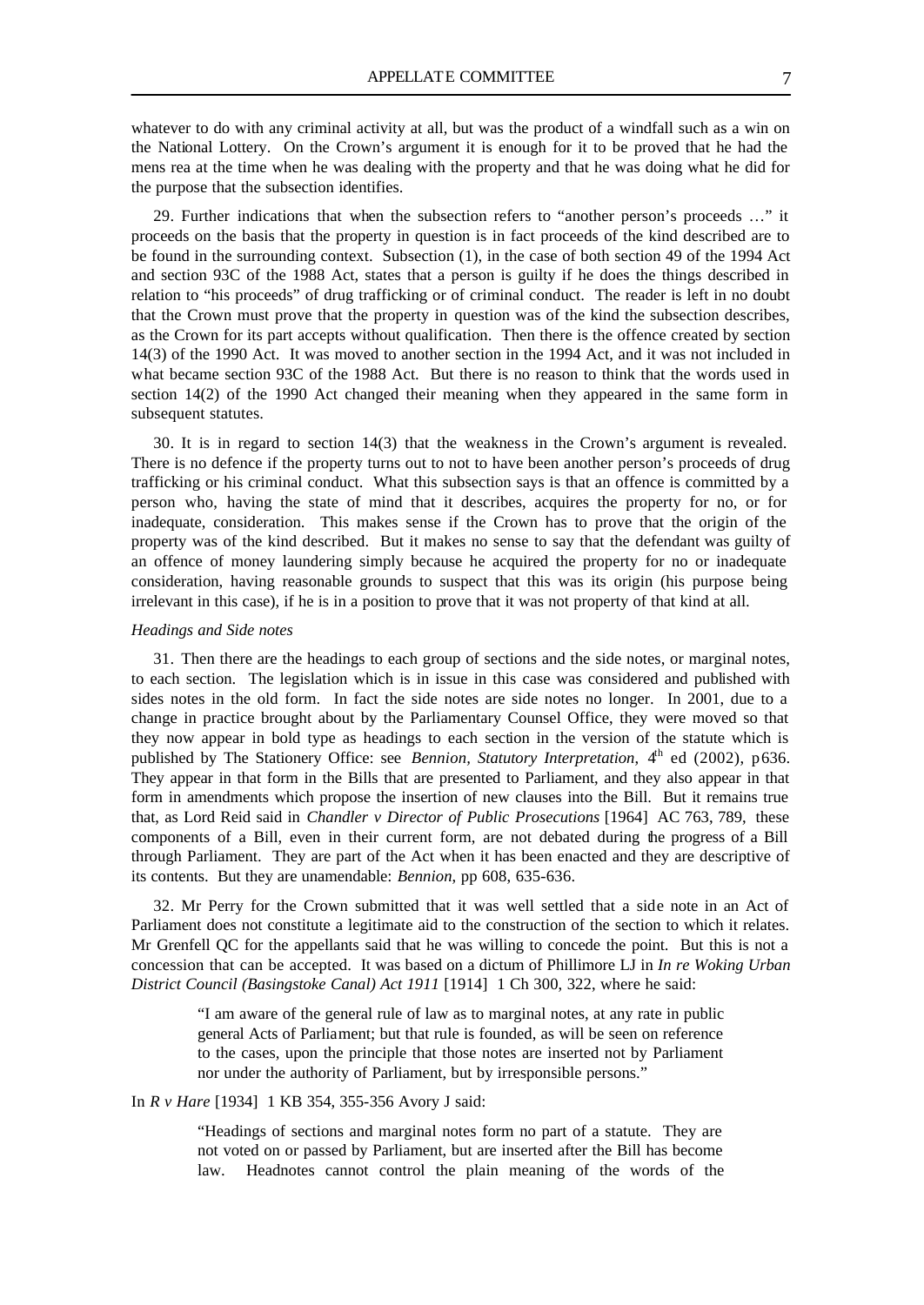enactment, though they may, in some case, be looked at in the light of preambles if there is any ambiguity in the meaning of the sections on which they can throw light."

33. These observations were not wholly inaccurate at the time they were made, and they are out of keeping with the modern approach to the interpretation of statutes and statutory instruments. It is not true that headings and side notes are inserted by "irresponsible persons", in the sense indicated by Phillimore LJ. They are drafted by Parliamentary Counsel, who are answerable through the Cabinet Office to the Prime Minister. The clerks, who are subject to the authority of Parliament, are empowered to make what are known as printing corrections. These are corrections of a minor nature which do not alter the general meaning of the Bill. But they may very occasionally, on the advice of the Bill's drafter, alter headings which because of amendments or for some other reason have become inaccurate: *Bennion,* p 609. Nor is it true that headings are inserted only after the Bill has become law. As has already been said, they are contained in the Bill when it is presented to Parliament. Each clause has a heading (previously a side note) which is there throughout the passage of the Bill through both Houses. When the Bill is passed, the entire Act is entered in the Parliamentary Roll with all its components, including those that are unamendable. As *Bennion* states at p 638, the format or layout is part of an Act.

34. The question then is whether headings and side notes, although unamendable, can be considered in construing a provision in an Act of Parliament. Account must, of course, be taken of the fact that these components were included in the Bill not for debate but for ease of reference. This indicates that less weight can be attached to them than to the parts of the Act that are open for consideration and debate in Parliament. But it is another matter to be required by a rule of law to disregard them altogether. One cannot ignore the fact that the headings and side notes are included on the face of the Bill throughout its passage through the Legislature. They are there for guidance. They provide the context for an examination of those parts of the Bill that are open for debate. Subject, of course, to the fact that they are unamendable, they ought to be open to consideration as part of the enactment when it reaches the statute book.

35. There is a further point that can be made. In *Pickstone v Freemans Plc* [1989] AC 66, 127 Lord Oliver of Aylmerton said that the explanatory note attached to a statutory instrument, although it was not of course part of the instrument, could be used to identify the mischief which it was attempting to remedy: see also *Westminster City Council v Haywood (No 2)* [2000] 2 All ER 634, 645, para 19 per Lightman J. In *Coventry and Solihull Waste Disposal Co Ltd v Russell* [1999] 1 WLR 2093, 2103, it was said that an explanatory note may be referred to as an aid to construction where the statutory instrument to which it is attached is ambiguous. In *R (Westminster City Council) v National Asylum Support Service* [2002] 1 WLR 2956, 2959B-C, Lord Steyn said that, in so far as the Explanatory Notes that since 1999 have accompanied a Bill on its introduction and are updated during the Parliamentary process cast light on the objective setting or contextual scene of the statute and the mischief at which it is aimed, such materials are always admissible aids to construction. It has become common practice for their Lordships to ask to be shown the Explanatory Notes when issues are raised about the meaning of words used in an enactment.

36. The headings and side notes are as much part of the contextual scene as these materials, and there is no logical reason why they should be treated differently. That the law has moved in this direction should occasion no surprise. As Lord Steyn said in that case, at p 2958, the starting point is that language in all legal texts conveys meaning according to the circumstances in which it was used.

37. In the present case there are two features about the headings and the side notes that provide guidance. The first is that the subject matter of these sections is "proceeds" – in the one case of drug trafficking, in the other of criminal conduct. The second is that no distinction is made as to subject matter between the various offence-creating subsections within each section. All three, in the case of the 1990 Act, and both, in the case of the 1994 and 1988 Acts, are grouped under the same heading and have the same side note. There is no indication here that the subject matter of the activities that are being criminalised need not, in the case of subsection (2), actually be proceeds of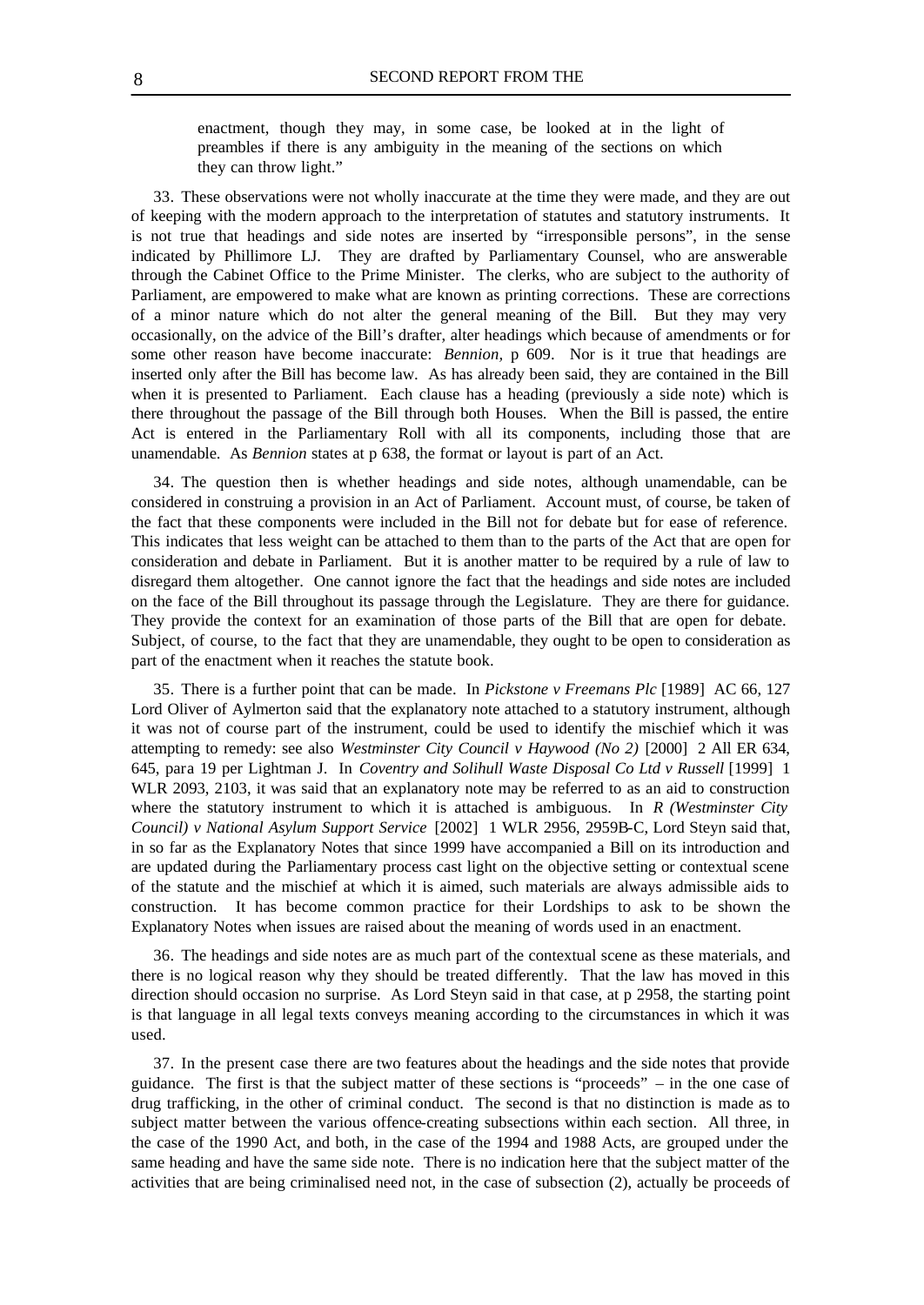drug trafficking or of criminal conduct. Such indications as can be gathered from the headings and side notes are to the contrary. They indicate that the mischief that Parliament was seeking to address was the concealment, conversion or transfer of actual proceeds for the purpose of avoiding prosecution for the conduct that gave rise to them or the making or enforcement of a confiscation order calculated with reference to the value of those proceeds. In other words, that the fact that the property in question had its origin in drug trafficking or criminal conduct is an essential part of the actus reus of the offence.

#### *Other indications*

38. There are a number of other indications. Common to all three international instruments was the proposal that those third parties whose actions were to be criminalised were people who knew that the property which they were dealing with was the proceeds of drug trafficking or criminal conduct. Reasonable suspicion is not mentioned in any of them. It was of course open to the Legislature to find its own solutions to the problem in the domestic system. There is no doubt that the effectiveness of the measures that were being introduced was assisted by enabling prosecutions to be brought where there was no evidence of actual knowledge but reasonable grounds to suspect could be established. But to broaden the scope of the third party offences still further so as to bring cases within their reach where the Crown could not prove that the property that was being dealt with was the proceeds of drug trafficking or criminal conduct would have been a significant departure from what had been asked for by the international instruments. One would have expected some indication of this to be given to Parliament, and there was none.

39. Two other points were mentioned in argument, but they carry little weight. First, there is the concession in  $R \vee El-Kurd$  [2001] Crim L R 234, in which the Crown accepted that it had to establish that the money had come from drug trafficking or other criminal conduct. That was a case where the defendants had been charged with four conspiracies, each of which was indicted as a conspiracy to commit offences under the 1994 Act on the one hand and under the 1988 Act on the other. As Latham LJ pointed out in para 26, the wording of each alternative depended upon whether the property was the proceeds of drug trafficking or criminal conduct. Secondly, there is the way the 2002 Act has dealt with the problem of money laundering.

40. All that need be said on the first point is that the concession, if that was what it was, could not have been held against the Crown if the interpretation for which it is now contending was the right one. There is some authority for the view that official statements by a government department which is responsible for administering an Act may be taken into account as persuasive authority as to what the Act means: *Bennion,* p 597. But the concession that was made in that case fell well short of being an official statement of that kind.

41. As for the second, Parliament is of course free to restructure the offences that it creates in any way it likes. The language that it has chosen to use in the 2002 Act is different from that in the enactments which are in issue in this case. There is no room for any ambiguity. The property that is being dealt with in each case must be shown to have been criminal property. But it would be surprising if the intention was to reduce the scope of these offences. The problem of money laundering has not gone away. The fact that these offences have been designed on the assumption that proof that the property being dealt with was in fact criminal property fits into the pattern which was set by the international instruments and which the wording of the subsections themselves, when properly construed in their context, indicates.

#### *The effect in practice*

42. Mr Perry submitted that, if the Crown has to prove the origin of the property, counts alleging that the money was the proceeds of drug trafficking on the one hand and that it was the proceeds of criminal conduct on the other would be mutually destructive if applied to the same property. As Scott Baker LJ put in the Court of Appeal, the Crown would have to prove in every case a coincidence between the defendant's view of origin and the origin itself [2004] 1 WLR 624, 632, para 34. So the jury would have to be told that they could not convict under section 49(2) of the 1994 Act if the defendant thought that the money which was said to be the proceeds of drug